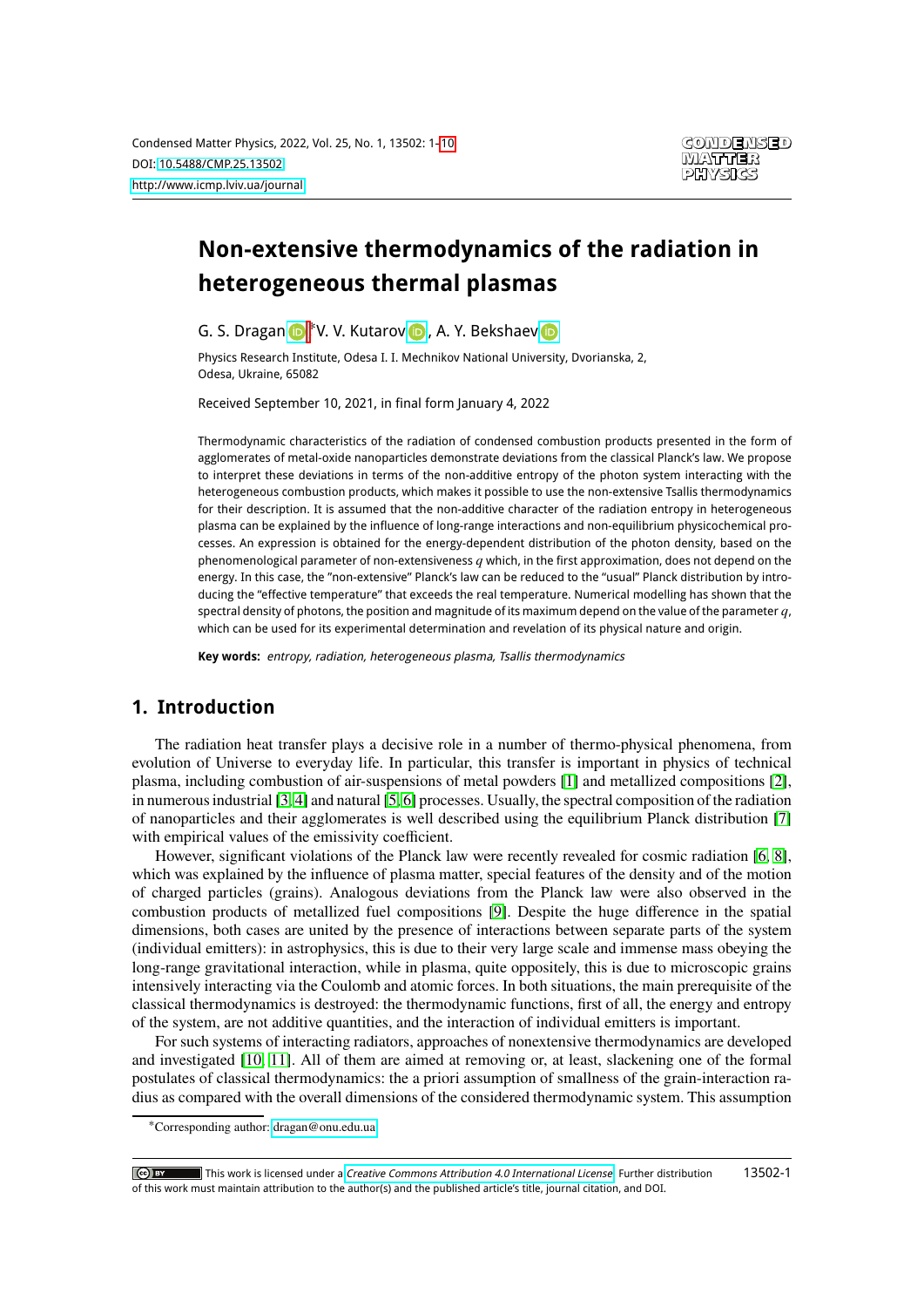corresponds to the principle of molecular chaos and enables the additivity (extensiveness) of thermodynamic quantities, such as free energy, entropy, etc. However, this principle is violated in numerous examples of non-extensive thermodynamic systems, whose sizes are comparable with the characteristic radius of interaction between the grains that form them. The behavior of such systems cannot be represented by the Boltzmann-Gibbs statistics, and the statistical distribution functions become non-Gaussian. In particular, an adequate description of the thermodynamic properties of such "small systems" requires the higher-order statistical moments to be taken into account [\[12\]](#page-8-12).

The reasons why the Boltzmann-Gibbs statistics fails to provide an appropriate description for a thermodynamic system are different. These can be, for example, "memory effects" that arise when its state depends on the parameters at previous times and violate the hypothesis of molecular chaos. Another example is supplied by the systems with long-range interactions of the plasma type, which should be considered as nonequilibrium (quasi-equilibrium) stationary states. Besides, the non-extensiveness of states in plasma may emerge from the inhomogeneity and anisotropy of the thermodynamic characteristics [\[13\]](#page-8-13).

Despite different physical origins of non-extensiveness, the corresponding effects can be formally analyzed with the help of general approaches employing the phenomenological generalization of the main thermodynamic relations to the non-additive conditions. One of the most promising methods was proposed by Tsallis [\[10\]](#page-8-10) where the entropy of the system of interacting radiators is represented by a non-additive function that depends on a certain control parameter q, and when the value  $q \to 1$ , the expression for the entropy reduces to its classical form. Remarkably, the Tsallis's approach has shown its applicability to systems that are not in the equilibrium (although stationary) state: e.g., in the space applications [\[14–](#page-9-0)[16\]](#page-9-1) as well as in general statistics and information aspects [\[17,](#page-9-2) [18\]](#page-9-3).

In this article, based on the Tsallis idea, we apply the concepts of non-extensive thermodynamics to the radiation produced by a heterogeneous plasma with long-range interactions destroying the basic postulate of the molecular chaos. Such systems supply classical examples of the thermodynamic nonadditivity; additionally, they are, in general, far from equilibrium conditions and, strictly speaking, must be described by exquisite and complicated instruments of non-equilibrium thermodynamics [\[19,](#page-9-4) [20\]](#page-9-5). However, as we will show later on, a simplified phenomenological description employing the Tsallis's  $q$ parameter appears to be helpful in the analysis of their important features, in particular for the description of their radiation. Keeping in mind the specific example of metal-oxide nanoparticles agglomerates occurring in the combustion plasma, the approach developed is largely independent of the particular nature of the microscopic emitters and probably will be useful in a wider field of applications.

### **2. The general approach**

In the framework of the Boltzmann-Gibbs statistical thermodynamics, the entropy of a system of photons and photon emitters is determined by the expression [\[21\]](#page-9-6)

$$
S_i = k_\text{B} \ln W_i,\tag{2.1}
$$

where  $W_i$  is the statistical weight of the microstate of the thermodynamic system,  $k_B$  is the Boltzmann constant. The microstate is set, as a rule, using the photon energy distribution function. The implementation of macrostates is defined as the combination of a large number of microstates of the thermodynamic system represented, for example, in the form of an agglomerate of metal oxide nanoparticles.

We start with considering a usual approach to the thermodynamic system as the combination of many disjoint events. Then, the statistical weight of the macrostate of such a system  $W$ , consisting of some set of statistically independent subsets, can be determined as

$$
W = \prod_i W_i \tag{2.2}
$$

and the value of its entropy is additive (extensive):

<span id="page-1-0"></span>
$$
S = \sum_{i} S_i. \tag{2.3}
$$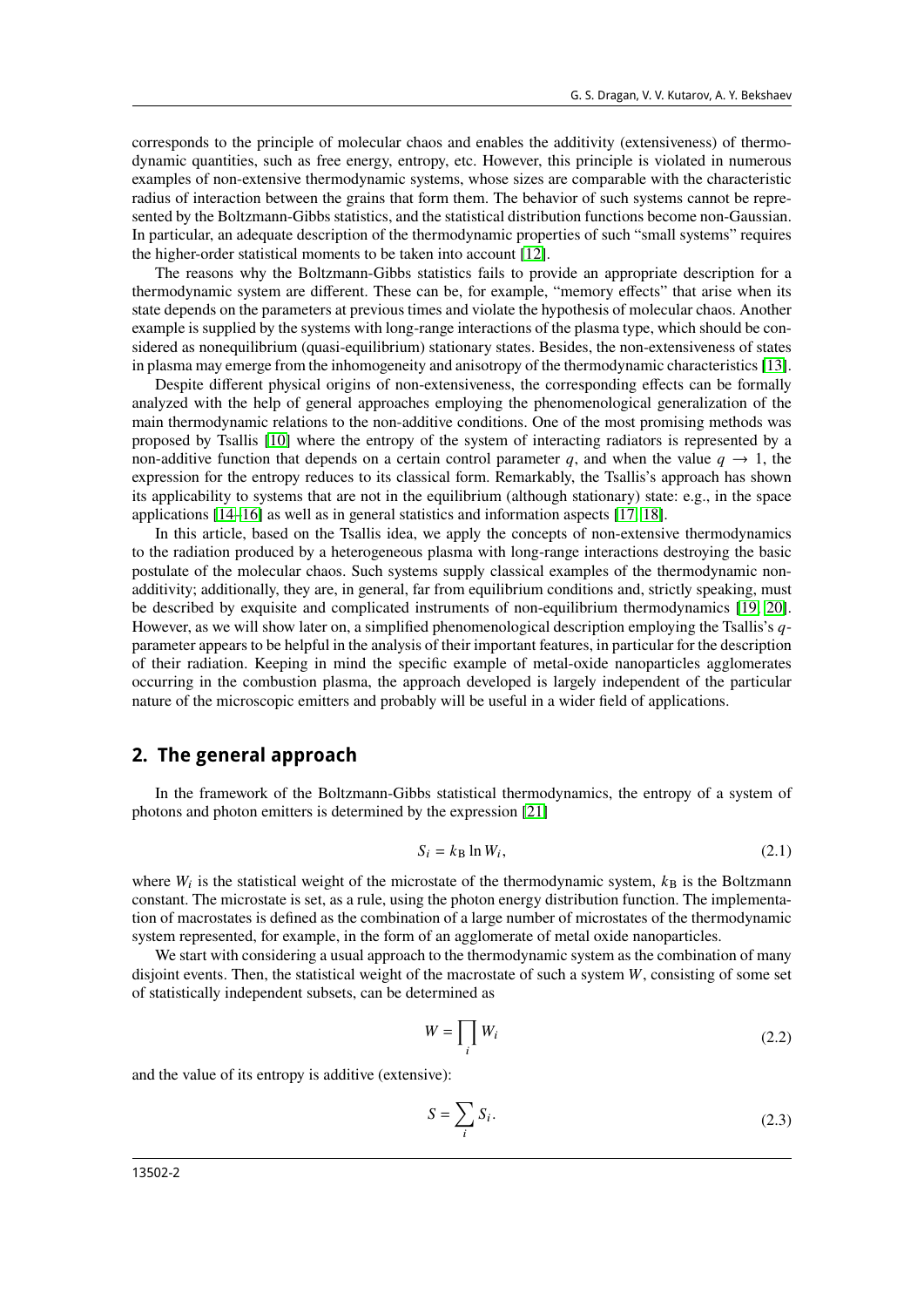The representation of the thermodynamic system entropy in the form [\(2.3\)](#page-1-0) is valid only in the approximation based on the hypothesis of the molecular chaos.

Let a system of emitters consist of nanoparticles interdependent via radiation. Then, the thermodynamic scope can be extended to systems with nonextensive properties of entropy as it was undertaken by Tsallis who axiomatically introduced an expression for non-extensive (NE) entropy in the form [\[10\]](#page-8-10)

<span id="page-2-0"></span>
$$
S_{\rm NE} = k_{\rm B} \frac{W^{1-q} - 1}{1-q},\tag{2.4}
$$

where  $q$  is a phenomenological parameter of non-extensiveness. For a thermodynamic system that is described by the Boltzmann-Gibbs statistics, the parameter  $q \rightarrow 1$ , and expression [\(2.4\)](#page-2-0) transform into the classical formula for entropy

<span id="page-2-2"></span>
$$
S = k_{\rm B} \ln W. \tag{2.5}
$$

The statistical weight of the photon system is defined as the number of ways by which a given macrostate can be realized. The number of ways of placing  $n_i$  photons in  $g_i$  states is determined by the expression [\[21\]](#page-9-6)

<span id="page-2-1"></span>
$$
W = \prod_{i} \frac{(n_i + g_i - 1)!}{n_i!(g_i - 1)!}.
$$
\n(2.6)

Here, the population of the  $i$ -th state  $f_i$  can be determined as

$$
f_i = \frac{n_i}{g_i} \tag{2.7}
$$

and [\(2.6\)](#page-2-1), via the Stirling approximation  $\ln N! \approx N \ln N$  valid for large N, gives a simplified expression for the entropy [\(2.5\)](#page-2-2):

<span id="page-2-4"></span>
$$
S = k_{\rm B} \sum_{i} g_i \left[ (1 + f_i) \ln(1 + f_i) - f_i \ln f_i \right].
$$
 (2.8)

The equilibrium state of a complete system of photons corresponds to such a distribution of  $n_i$  and  $f_i$ that provides maximum entropy. Additionally, it is necessary to ensure the photon system equilibrium with certain external environment (thermostat) at a temperature  $T$  and a constant volume  $V$ . As an additional condition, we require the conservation of the total energy  $U$  of the system:

<span id="page-2-3"></span>
$$
U = k_{\rm B} \sum_{i} E_i n_i = \sum_{i} E_i g_i f_i = \text{const},\tag{2.9}
$$

where  $E_i$  is the energy of the *i*-th state.

Following the usual procedure [\[21\]](#page-9-6), the maximum of function [\(2.5\)](#page-2-2) upon the condition [\(2.9\)](#page-2-3) is realized when the following equation holds:

<span id="page-2-5"></span>
$$
dS - \lambda dU = 0, \tag{2.10}
$$

where  $\lambda$  is the Lagrange multiplier and dS, dU symbolize the full differentials with respect to variables  $f_i$ . From equations [\(2.8\)](#page-2-4) and [\(2.9\)](#page-2-3) one easily obtains

<span id="page-2-6"></span>
$$
dS = k_B \sum_{i} g_i \frac{d}{df_i} [(1 + f_i) \ln(1 + f_i) - f_i \ln f_i] df_i,
$$
 (2.11)

$$
dU = \sum_{i} E_i g_i df_i
$$
 (2.12)

and since equation [\(2.10\)](#page-2-5) must hold for any  $df_i$ , it reduces to the set of identical equations for every *i*-th summand of the sums in  $(2.8)$  and  $(2.9)$  so that the subscript " $i$ " can be omitted: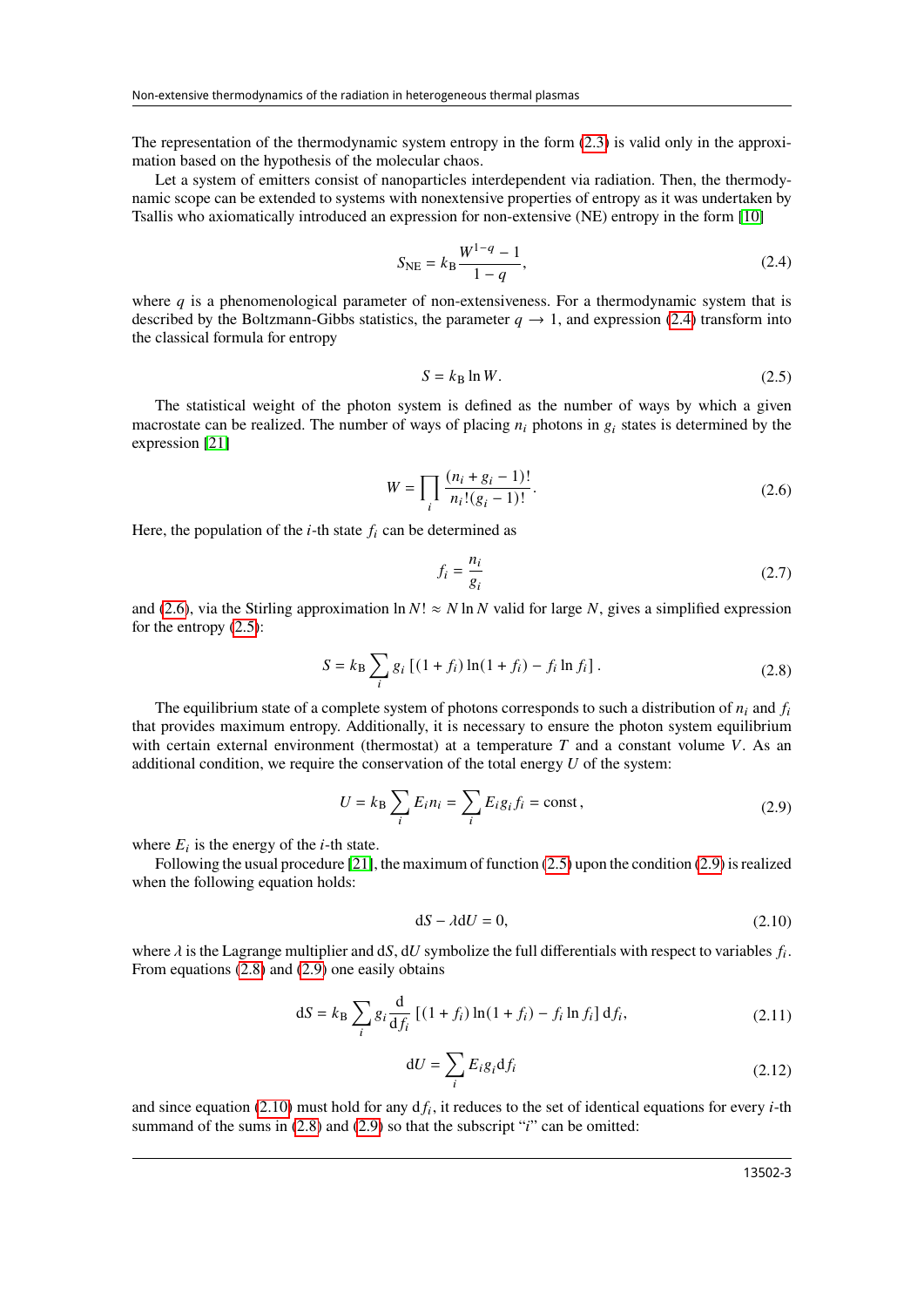$$
\frac{d}{df} [(1+f)\ln(1+f) - f\ln f] - \frac{\lambda}{k_B} E = 0.
$$
 (2.13)

This result leads to the usual Bose-Einstein distribution and discloses the meaning of the Lagrange multiplier,  $\lambda = T^{-1}$ , where T is the absolute temperature:

<span id="page-3-0"></span>
$$
f(E) = \frac{1}{\exp(\lambda \frac{E}{k_B}) - 1} = \frac{1}{\exp(\frac{E}{k_B T}) - 1}.
$$
 (2.14)

The energy distribution of the photon concentration  $dN/dE$  can be found from [\(2.14\)](#page-3-0) as

<span id="page-3-6"></span>
$$
\frac{\text{d}N}{\text{d}E} = g(E)f(E),\tag{2.15}
$$

where  $g(E)$  is the density of photon states [\[21\]](#page-9-6) so that the full number of states in the energy interval  $(E, E + dE)$  per unit volume is

<span id="page-3-1"></span>
$$
g(E)dE = \frac{8\pi}{(ch)^3}E^2dE,
$$
\n(2.16)

where  $h$  is the Planck's constant, and  $c$  is the speed of light in vacuum.

The results [\(2.14\)](#page-3-0)–[\(2.16\)](#page-3-1) are obtained for the "classic" thermodynamic systems where the number of particles and available states tend to infinity. According to the last paragraph of section [1,](#page-0-0) in this paper we deal with the systems of mesoscopic scales. Thus, a further employment of the above approach needs an additional justification. First of all, the assumptions  $q_i \gg 1$ ,  $n_i \gg 1$ , necessary for transition from equation [\(2.6\)](#page-2-1) to [\(2.8\)](#page-2-4), should be verified. For example, according to [\(2.16\)](#page-3-1), for the radiation wavelength  $\lambda = 0.5$ µm (the photon energy  $E = hc/\lambda = 2 * 10^{-19}$  J), the density of states in the energy interval  $(E, E + \Delta E)$  is  $g(E) \Delta E = 5.05 * 10^{38} \Delta E$  m<sup>-3</sup>, which in a reasonable case  $\Delta E = 0.01 E = 4 * 10^{-21}$  J means  $g(E)\Delta E = 2 * 10^{18} \text{ m}^{-3}$ . Accordingly, even in the microscopic volume ~  $10^2 \mu \text{m}^3 = 10^{-16} \text{ }\mu \text{m}^3$ there will be ∼ 200 photon states, which enables the application of the Stirling formula with a sufficient accuracy.

#### **3. Non-extensive spectral density of the photon's number**

The operation described by equations  $(2.8)$ – $(2.16)$  and its results are well known but now we reproduce it in application to the NE entropy [\(2.4\)](#page-2-0). To this end, we represent equation [\(2.4\)](#page-2-0) in the form

<span id="page-3-2"></span>
$$
\frac{S_{\text{NE}}}{k_{\text{B}}} = \frac{W^{1-q}}{1-q} - \frac{1}{1-q} = \frac{1}{1-q} e^{(1-q)S/k_{\text{B}}} - \frac{1}{1-q}
$$
(3.1)

and substitute  $S_{NE}$  instead of S into [\(2.10\)](#page-2-5). According to [\(3.1\)](#page-3-2),  $dS_{NE} = e^{(1-q)S/k_B} dS$ , and then the analog of equation [\(2.10\)](#page-2-5) appears in the form

<span id="page-3-3"></span>
$$
dS_{NE} - \lambda dU = e^{(1-q)S/k_B} dS - \lambda dU = 0.
$$
 (3.2)

Obviously, its solution can be performed similarly to the chain  $(2.11) - (2.14)$  $(2.11) - (2.14)$  $(2.11) - (2.14)$  with the only correction in the Lagrange multiplier which in case of equation [\(3.2\)](#page-3-3) is equal to  $\lambda = [T e^{(1-q)S/k_B}]^{-1}$ . Finally, we find that in case of NE entropy [\(3.1\)](#page-3-2), [\(3.2\)](#page-3-3), the equilibrium distribution of photons is described by equation

<span id="page-3-4"></span>
$$
f_{\text{NE}}(E) = \frac{1}{\exp(\frac{E\Delta}{k_{\text{B}}T}) - 1},\tag{3.3}
$$

where

<span id="page-3-5"></span>
$$
\Delta = \exp\left[ (q-1) \frac{S}{k_B} \right].
$$
\n(3.4)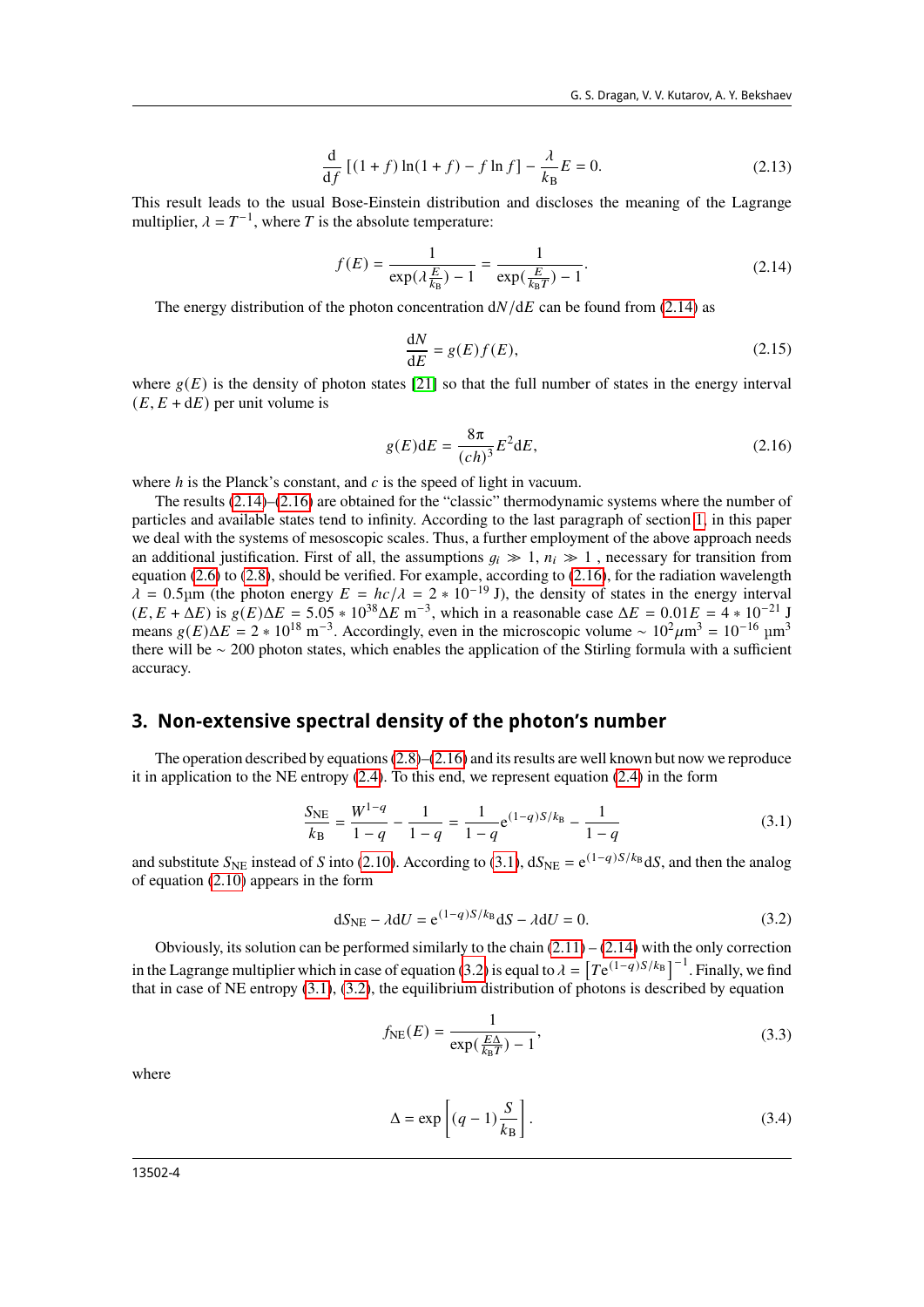Notably, the right-hand side of equation [\(3.3\)](#page-3-4) also depends on the population function [see [\(2.8\)](#page-2-4)], and [\(3.3\)](#page-3-4) provides no explicit expression for  $f_{NE}(E)$  but, in the first approximation, one may suppose that S in [\(3.4\)](#page-3-5) is determined as the "usual" extensive entropy of the black-body radiation,  $S = \frac{4}{3} bV T^3$ , where  $b = (8\pi^5 k_B^4)/[15(hc)^3]$  [\[22\]](#page-9-7) and V is the physical volume of the non-extensive thermodynamic system under consideration. The energy (spectral) distribution of photons upon the NE conditions follows immediately from [\(2.15\)](#page-3-6), [\(2.16\)](#page-3-1) and [\(3.3\)](#page-3-4):

<span id="page-4-0"></span>
$$
\frac{dN}{dE} = g(E)f_{NE}(E) = \frac{8\pi E^2}{(ch)^3} \frac{1}{\exp(E\Delta/k_B T) - 1}.
$$
\n(3.5)

Equation [\(3.5\)](#page-4-0) is the main result of this work describing the photon density distribution over the energies, depending on the non-extensiveness parameter  $q$ ; the parameter itself should be determined from additional reasoning taking the system nature and properties into account. In the current approximation, while  $\Delta$  does not depend on the energy, the result [\(3.5\)](#page-4-0) can be treated as the classical Planck distribution [\(2.14\)](#page-3-0)–[\(2.16\)](#page-3-1) provided that T is replaced by the effective temperature  $T_{\text{eff}} = T/\Delta > T$ . This means that, due to non-extensive properties, the system irradiates as if it were a "usual" extensive system but with higher temperature ( $T_{\text{eff}} > T$ ) because the exponent in [\(3.4\)](#page-3-5) is negative, and  $\Delta < 1$ .

### **4. Results and discussion**

The possibility to characterize the non-additivity effects by introducing the effective temperature  $T_{\text{eff}}$  seems to be the most spectacular result of the above section. This fact has its analogs in some earlier considerations based on the non-extensive entropy analysis. The possibility to preserve the usual thermodynamic relations by introducing the "physical", or "renormalized" temperature [\[23–](#page-9-8)[25\]](#page-9-9) is an attractive feature of the Tsallis approach but it is linked with some simplifying suggestions. In our case, the supposition that  $\Delta$  in [\(3.4\)](#page-3-5), [\(3.5\)](#page-4-0) does not depend on energy is crucial but needs additional substantiation because  $\Delta$  is determined by the "additive" entropy  $S$  which does depend on the energy. To elucidate the situation, some general considerations on the nature and origin of the non-additive effects should be also mentioned. In particular, in the Tsallis statistics, the parameter  $q$  can be considered within the framework of fractal (multifractal) structures [\[26\]](#page-9-10). The thermodynamics of fractal structures is based on the consideration of two ratios:

- 1. The ratio  $\langle E \rangle / \langle k_B T \rangle$  of the average internal and kinetic energies of the system. This relationship is constant for the entire subset of systems.
- 2. The ratio  $E/((k_B T))$  of the local (random) values of energy, which changes in accordance with the distribution function of subsets of the thermodynamic system over energy levels.

The difference between these ratios should be taken into account upon the "effective temperature" interpretation. In equation  $(3.5)$ , just a random value of energy appears whereas the average entropy S in [\(3.4\)](#page-3-5) does not depend on the random energy E and, therefore,  $\Delta$  can be, to a certain degree, considered as the energy-independent quantity.

Due to this approximation, the spectral density expression [\(3.5\)](#page-4-0) appears in the compact and easily interpretable form, which is advantageous compared with the known result [\[27\]](#page-9-11), also derived from the Tsallis entropy. However, the genuine area of its validity is not clear and requires additional investigations, first of all in application to real experimentally observable systems, which can be performed via a consistent numerical examination.

In this process, the so far undetermined phenomenological parameters of the non-extensive description can be reasonably defined. According to equation [\(3.4\)](#page-3-5), the decisive role is played by the product  $(1-q)V$ . that is, the non-extensiveness parameter q should be determined in conjunction with the volume  $V$  whose value is dictated by the spatial size of the system of interacting emitters. In the case of combustion plasma, we are interested in [\[1,](#page-8-1) [2,](#page-8-2) [9\]](#page-8-9), this size is not well known a priori but it is of the order of several to tens of micrometers.

Additionally, the effects of long-range correlations also contribute to the system non-extensiveness. They manifest themselves in the observable behavior of the equilibrium radiation which exhibits a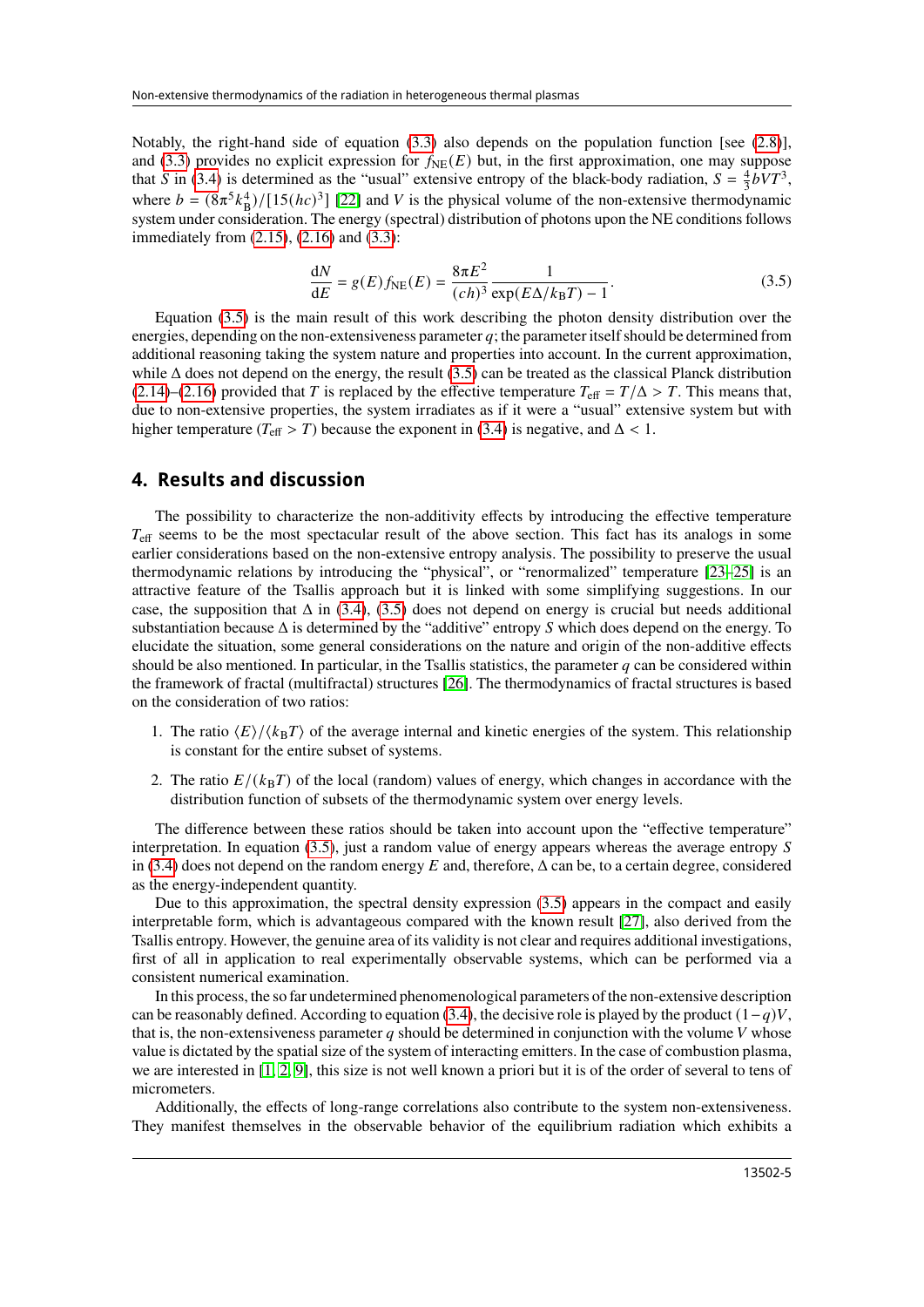transition from logarithmic asymptotics (Boltzmann entropy) to power asymptotics (Tsallis entropy) with the growing frequency (photon energy). A direct calculation of the degree of non-extensiveness for thermodynamic systems is associated with great difficulties in determining the large thermodynamic potential  $[26]$ . However, in the first approximation, it is reasonable to assume that the parameter q preserves a constant value over the whole range of the photon energies. This assumption is consistent with experimental data on the energy distribution of the continuous spectrum in the radiation of a metallized flame, which were used to determine the color temperature [\[9\]](#page-8-9).

Now, our task is the numerical study of the thermodynamic characteristics with different sets of phenomenological parameters to obtain the dataset suitable for comparison with experiment, which, ultimately, will enable us to extract these parameters via the procedure of best fitting between the experimental and numerical data. As the first step, and to illustrate the effect of the entropy non-additivity on radiative characteristics, numerical modelling was carried out in the temperature range 2000–3000 K, which is typical of the combustion products of metallized compositions [\[2\]](#page-8-2). Another important parameter of equations [\(3.4\)](#page-3-5) and [\(3.5\)](#page-4-0), the system volume, can be approximately evaluated via the following chain of reasoning.

The energy density of the photon gas [\[22\]](#page-9-7) is  $u = bT<sup>4</sup>$ ; the power irradiated from a unit area of the black-body surface is  $\varepsilon = (c/4)u$  where c is the light velocity [\[21\]](#page-9-6). Then, the total power irradiated from a sphere of radius  $R$  is equal to

$$
W = \varepsilon 4\pi R^2 = \pi c u R^2.
$$

One may consider this sphere as an effective volume of the radiating system. Once the total power irradiated by the system is known, this equation determines the effective sphere radius and, consequently, its volume:

$$
V = \frac{4}{3}\pi R^3 = \frac{4}{3}\pi \left(\frac{W}{\pi c u}\right)^{3/2} = \frac{4}{3\sqrt{\pi}} \left(\frac{W}{c b T^4}\right)^{3/2}.
$$

For the metal-oxide agglomerates in combustion plasma, the irradiated power  $W$  can be available from experimental data [\[8\]](#page-8-8); for example, supposing  $W = 1$  mW and  $T = 3000$  K, we obtain the referential value  $W \approx 3 \cdot 10^{-16}$  m<sup>3</sup> = 300 µm<sup>3</sup>.

Of course, in real situations the value of  $V$  can differ from this referential value. In this paper, for the illustrative model calculations we accept the two values of the system volume,  $V = 200 \text{ }\mu\text{m}^3$  and  $V = 2000 \text{ }\mu\text{m}^3$  (see figure [1\)](#page-6-0). The values of the parameter q are chosen in the range 0.9995  $\leq q \leq 1$ . For convenience and simplicity of presentation, we employ the photon density distribution [\(3.5\)](#page-4-0) in the following normalized form:

<span id="page-5-0"></span>
$$
F(E) = \frac{c^3 h^3}{8\pi} \frac{dN}{dE} = \frac{E^2}{\exp(E\Delta/k_B T) - 1}.
$$
 (4.1)

The calculations are performed for  $T = 2000$  K and  $T = 3000$  K and the photon energy range  $0 < E < 5$  eV, which are of interest for metallized thermal combustion plasma [\[2,](#page-8-2) [9\]](#page-8-9).

The results are shown in figure [1.](#page-6-0) As it follows from the graphs, the radiation intensity in the system of non-extensive radiators exceeds the Planck radiation intensity (illustrated by yellow curves) in the whole energy range, which is expected in view of the negative sign of the exponent in [\(3.4\)](#page-3-5) and  $\Delta$  < 1. The second peculiar feature of a considered non-extensive system is that the spectral density maximum is shifted towards higher photon energies. Comparison of the curves in the left-hand and right-hand column of figure [1](#page-6-0) apparently testifies that the influence of the non-extensiveness grows with the system volume, which looks contradictory because the non-additive interactions are more influential in small systems [\[12\]](#page-8-12). This seeming controversy is explained by the fact that, in our calculations, the parameters  $q$  and V are formally considered as independent quantities whereas actually  $q$  depends on the volume and drastically decreases with growing  $V$  [\[10,](#page-8-10) [11,](#page-8-11) [27\]](#page-9-11) (note, in addition, that the huge difference in pertinent volumes prevents the direct juxtaposition of our results with those of [\[27\]](#page-9-11), adapted to cosmic radiation). Additionally, the curves of figure [1](#page-6-0) show that in the high-frequency region of the spectrum, the radiation behavior deviates progressively from the Planck's law, in qualitative agreement with the known observations [\[1,](#page-8-1) [2,](#page-8-2) [9\]](#page-8-9).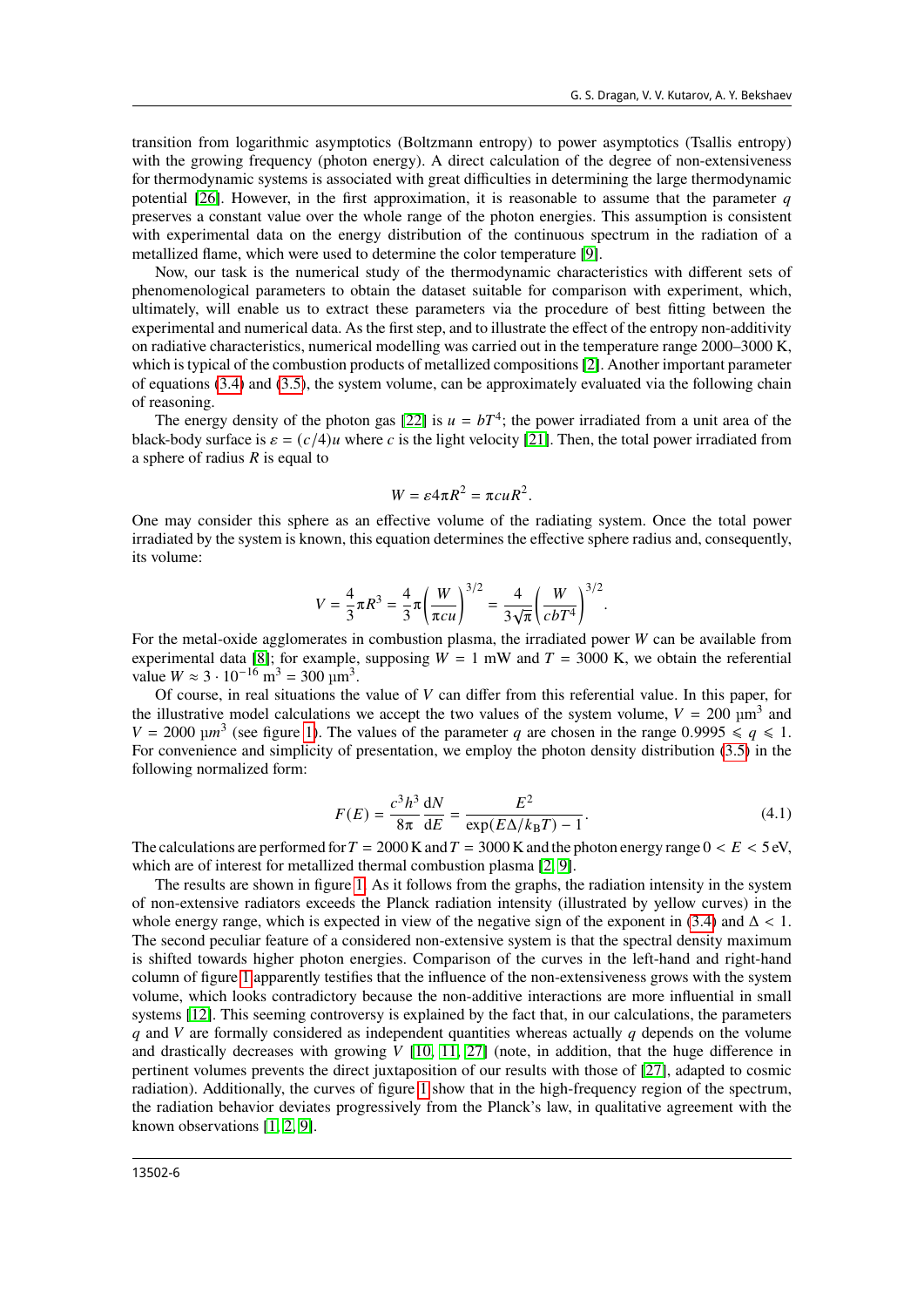

<span id="page-6-0"></span>ter q and different system volumes (indicated on the panels): (a, b) for  $T = 2000$  K and (c, d)  $T = 3000$  K. (Blue)  $q = 0.9995$ , (green)  $q = 0.9996$ , (rea)  $q = 0.9997$ , (cyan)  $q = 0.9996$ , (magenta)  $q = 0.9999$ , (yellow)  $q = 1.0$ . Yellow curves coincide with the classical Planck distribution of [\(2.14\)](#page-3-0), [\(2.15\)](#page-3-6). Figure 1. Normalized spectral distributions of the photon density [\(4.1\)](#page-5-0) for different values of the parame-(Blue)  $q = 0.9995$ , (green)  $q = 0.9996$ , (red)  $q = 0.9997$ , (cyan)  $q = 0.9998$ , (magenta)  $q = 0.9999$ ,

Note that the form  $(4.1)$  is suitable for the theoretical analysis but in practical situations the photon density is rather exotic; however, the knowledge of the function  $F(E)$  gives access to the more famil- $\Omega$  and  $\Omega$  and  $\Omega$  and  $\Omega$  and  $\Omega$  and  $\Omega$  and  $\Omega$  and  $\Omega$  and  $\Omega$  and  $\Omega$  and  $\Omega$  and  $\Omega$  and  $\Omega$  and  $\Omega$  and  $\Omega$  and  $\Omega$  and  $\Omega$  and  $\Omega$  and  $\Omega$  and  $\Omega$  and  $\Omega$  and  $\Omega$  and  $\Omega$  and  $\Omega$  and  $\Omega$  iar frequency- and wavelength-dependent radiation energy density distributions [\[13,](#page-8-13) [21,](#page-9-6) [28\]](#page-9-12) per unit frequency interval:

$$
u_{\nu}(\nu) = \frac{8\pi h\nu^3}{c^3} \frac{1}{\exp(\frac{h\nu}{k_B T}\Delta) - 1} = \frac{8\pi}{c^3 h^2} \left[ h\nu F(h\nu) \right]
$$

and per unit wavelength interval:

$$
u_{\lambda}(\lambda) = \frac{8\pi hc}{\lambda^5} \frac{1}{\exp(\frac{hc}{\lambda k_B T}\Delta) - 1} = \frac{8\pi}{(hc\lambda)^2} \left[ \frac{hc}{\lambda} F\left(\frac{hc}{\lambda}\right) \right].
$$

extended, with obvious modifications, to the dependences  $u_y(y)$  and  $u_\lambda(\lambda)$ , immediately observable in experiments. With these formulae, all the characteristic features of the curves  $F(E)$  discussed in figure [1](#page-6-0) can be experiments.

PD[

*F E*

 $\overline{\phantom{a}}$ 

ī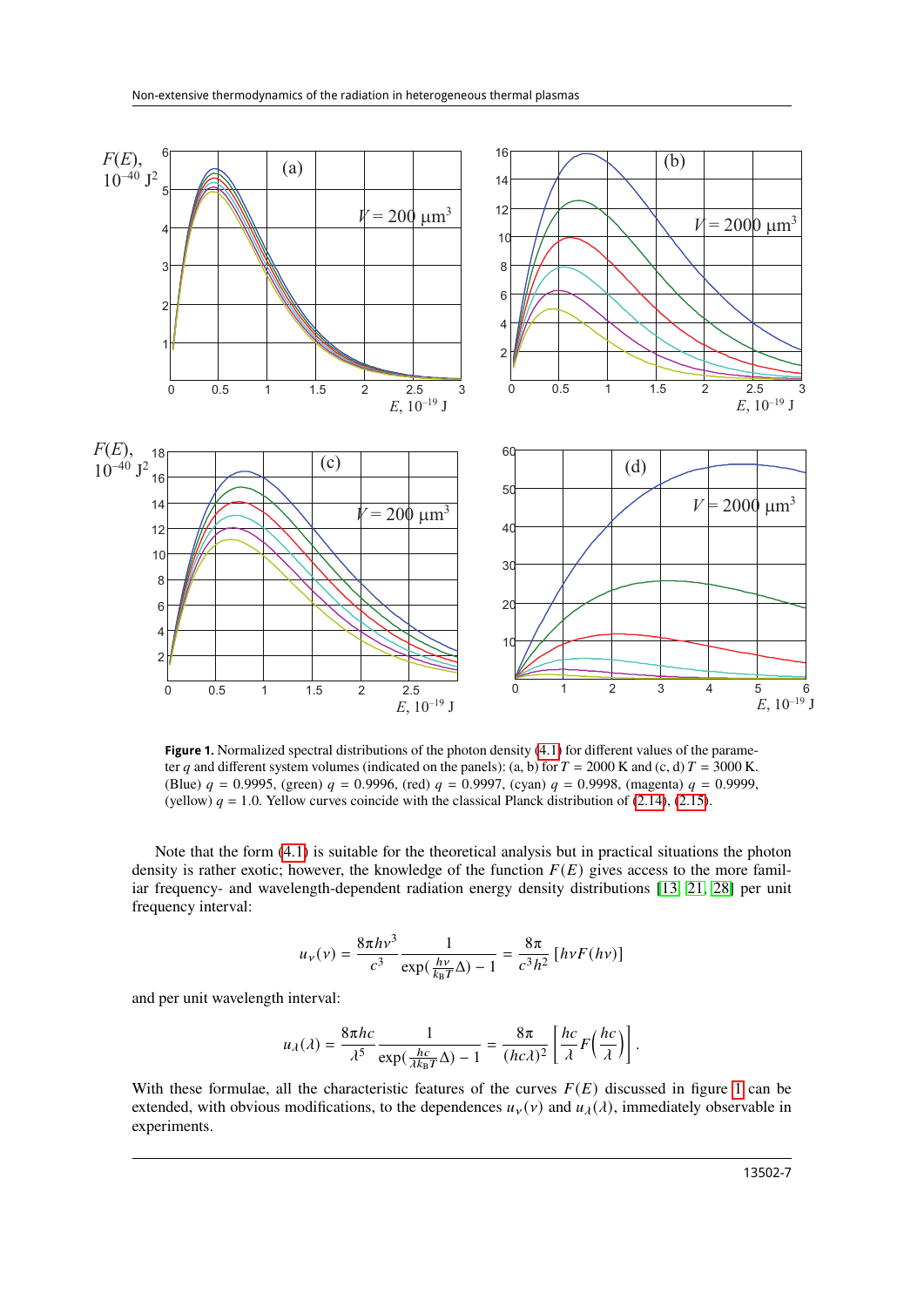

<span id="page-7-1"></span>**Figure 2.** Relative maximum [\(4.2\)](#page-7-0) of the photon density distribution [\(4.1\)](#page-5-0) (blue curves, left-hand scales) and the corresponding photon energy  $E_{\text{max}}$  (green curves, right-hand scales) vs the non-extensiveness parameter  $(1 - q)V$  for (a)  $T = 2000$  K and (b)  $T = 3000$  K.

The main quantitative characteristics of the spectral distribution (the energy corresponding to the maximum spectral density  $E_{\text{max}}$  and the spectral density maximum magnitude) are illustrated more in detail in figure [2.](#page-7-1) The maximum absolute value is presented in relative units (with respect to the maximum spectral density of the classical Planck distribution at the same temperature):

<span id="page-7-0"></span>
$$
\Delta \max = \frac{\max[F(E)]}{\max[F(E)]_{q=1}}.
$$
\n(4.2)

Due to the non-extensiveness, the maximum absolute value grows, sometimes rather remarkably (see figure [1d](#page-6-0) and the blue curve in figure [2b](#page-7-1)). The spectral maximum shift due to non-extensiveness behaves almost linearly with an increase of the parameter  $(1-q)V$  at a lower temperature but shows a super-linear growth at higher temperatures (see the green curves in figures [2a](#page-7-1), [2b](#page-7-1)).

Note that the extremely high values of  $\Delta$ max on figure [2b](#page-7-1) (up to 50 at  $(1 - q)V = 1$  µm<sup>3</sup> are mostly illustrative; in practice, such high values of the product  $(1 - q)V$  are non-physical because with the growing volume, q tends to unity so that the whole product satisfies the inequality  $(1 - q)V \ll 1$  µm<sup>3</sup> in most real situations.

13502-8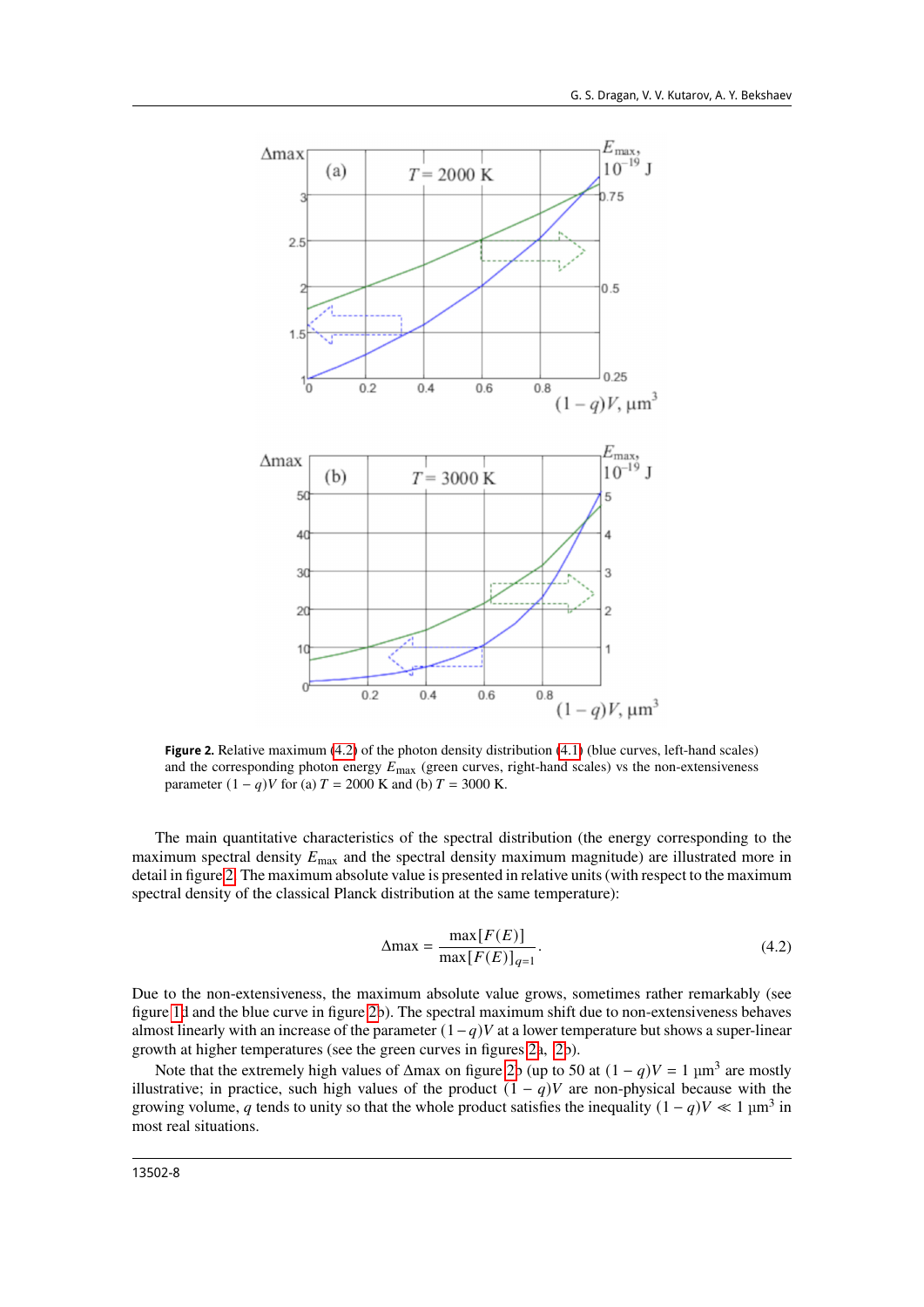#### **5. Conclusion**

The problem of deviation of the thermal radiation spectrum of various systems (from cosmic clouds and galaxies in astrophysics to the non-equilibrium fuel plasma in combustion techniques) from the Planck law has long been discussed in the literature. It is especially important for determining the temperature of condensed substances by the "color" method based on comparing the observed radiation spectrum with the Planck one [\[2,](#page-8-2) [9\]](#page-8-9). In particular, the approach based on the non-extensive thermodynamics was realized in application to the cosmic radiation [\[27\]](#page-9-11). At the same time, to the best of the authors' knowledge, there was no detailed discussion and attempts to employ the non-extensive thermodynamics in systems of micro-radiators characteristic of the combustion plasma.

This paper has demonstrated that the application of Tsallis thermodynamics makes it possible to take into account the influence of the system entropy non-extensiveness on its radiative characteristics. The model calculations are performed for the micrometer-size interacting plasma clusters that are in a radiative thermal contact with a thermostat of the temperature range 2000 − 3000 K typical of chemical combustion. Calculations show the influence of the Tsallis non-extensiveness parameter  $q$  on the spectral distribution of the radiation energy and the spectral position of the radiation maximum. Specifically, it is shown that the overall radiation energy grows, and the maximum position moves almost linearly towards the higher energies with an increasing difference between the parameter  $q$  and 1.

On the other hand, our calculations confirm the fact that the non-Planck features of the radiation spectra of the metallized fuel combustion products that were revealed while determining the temperature by the color method [\[9\]](#page-8-9), indicate the entropy non-extensiveness for the emitter subsystems. It is suggested that the violation of the classical Planck's law observed in the combustion plasma radiation can be caused by interactions between submicrometer plasma particles, clusters, agglomerates that occur in the chemical reaction zone during the combustion, for example, of metal particles and charged condensed particles. Generally, one can expect that the entropy non-extensiveness will noticeably manifest itself in the similar nonequilibrium systems, especially in chemically reacting ones.

In particular, the earlier experimental data relating the emission spectra of burning metallized compositions [\[1,](#page-8-1) [2,](#page-8-2) [9\]](#page-8-9) should be revisited with an explicit employment of the non-additive thermodynamics concepts. In our opinion, the systems of chemically reacting condensed micro- and nanoparticles will become promising objects for application of the non-extensive thermodynamics; especially, the studies of their emission spectra will clarify the situation regarding the physical meaning and the value of the Tsallis's phenomenological parameter  $q$ . For example, the shift of the emission maximum (see green curves in figure [2\)](#page-7-1) can be used for experimental determination of the parameter q, disclosing its physical nature and its relations with physical properties of the radiating system.

#### <span id="page-8-0"></span>**References**

- <span id="page-8-1"></span>1. Zolotko A. N., Vovchuk Ya. I., Poletaev N. I., Florko A. V., Fiz. Goreniya Vzryva, 1996, **32**, 24–33, (in Russian).
- <span id="page-8-2"></span>2. Vishnyakov V. I., Dragan G. S., Phys. Rev. E, 2006, **73**, No. 2, 026403 (7 pages), doi[:10.1103/PhysRevE.73.026403.](https://doi.org/10.1103/PhysRevE.73.026403)
- <span id="page-8-3"></span>3. Lautenberger C., Tien C.L., Lee K.Y., Stretton A.J., In: SFPE Handbook of Fire Protection Engineering, Hurley M. J. et al. (Eds.). Springer, New York, 2016, 102–137, doi[:10.1007/978-1-4939-2565-0\\_4.](https://doi.org/10.1007/978-1-4939-2565-0_4)
- <span id="page-8-4"></span>4. Ning J., Wang W., Ning X., Sievers D. E., Garmestani H., Liang S. Y., Materials, 2020, **13**, 8, doi[:10.3390/ma13081988.](https://doi.org/10.3390/ma13081988)
- <span id="page-8-5"></span>5. Lubin P., Villela T., Epstein G., Smoot G., Astrophys. J., 1985, **298**, L1-L5, doi[:10.1086/184555.](https://doi.org/10.1086/184555)
- <span id="page-8-6"></span>6. Trigger S. A., Phys. Lett. A, 2007, **370**, 365–369, doi[:10.1016/j.physleta.2007.05.084.](https://doi.org/10.1016/j.physleta.2007.05.084)
- <span id="page-8-7"></span>7. Planck M., Ann. Phys., 1901, **4**, 553–563, doi[:10.1002/andp.19013090310.](https://doi.org/10.1002/andp.19013090310)
- <span id="page-8-8"></span>8. Zagorodny A. G., Trigger S. A., Bull. Lebedev Phys. Inst., 2018, **45**, 159–164, doi[:10.3103/S106833561805007X.](https://doi.org/10.3103/S106833561805007X)
- <span id="page-8-9"></span>9. Dragan G. S., J. Exp. Theor. Phys., 2004, **98**, 3, 503–507, doi[:10.1134/1.1705702.](https://doi.org/10.1134/1.1705702)
- <span id="page-8-10"></span>10. Tsallis C., J. Stat. Phys., 1988, **52**, No. 1–2, 479–487, doi[:10.1007/BF01016429.](https://doi.org/10.1007/BF01016429)
- <span id="page-8-11"></span>11. Kolesnichenko A. V., Preprints of Keldysh Institute, 2020, **35**, 1–28, doi[:10.20948/prepr-2020-35,](https://doi.org/10.20948/prepr-2020-35) (in Russian).
- <span id="page-8-12"></span>12. Hill T. L., Thermodynamics of Small Systems, Parts I & II, Dover Publications, New York, 2013.
- <span id="page-8-13"></span>13. Balescu R., Statistical Mechanics of Charged Particles, London, Interscience Publ., 1963.